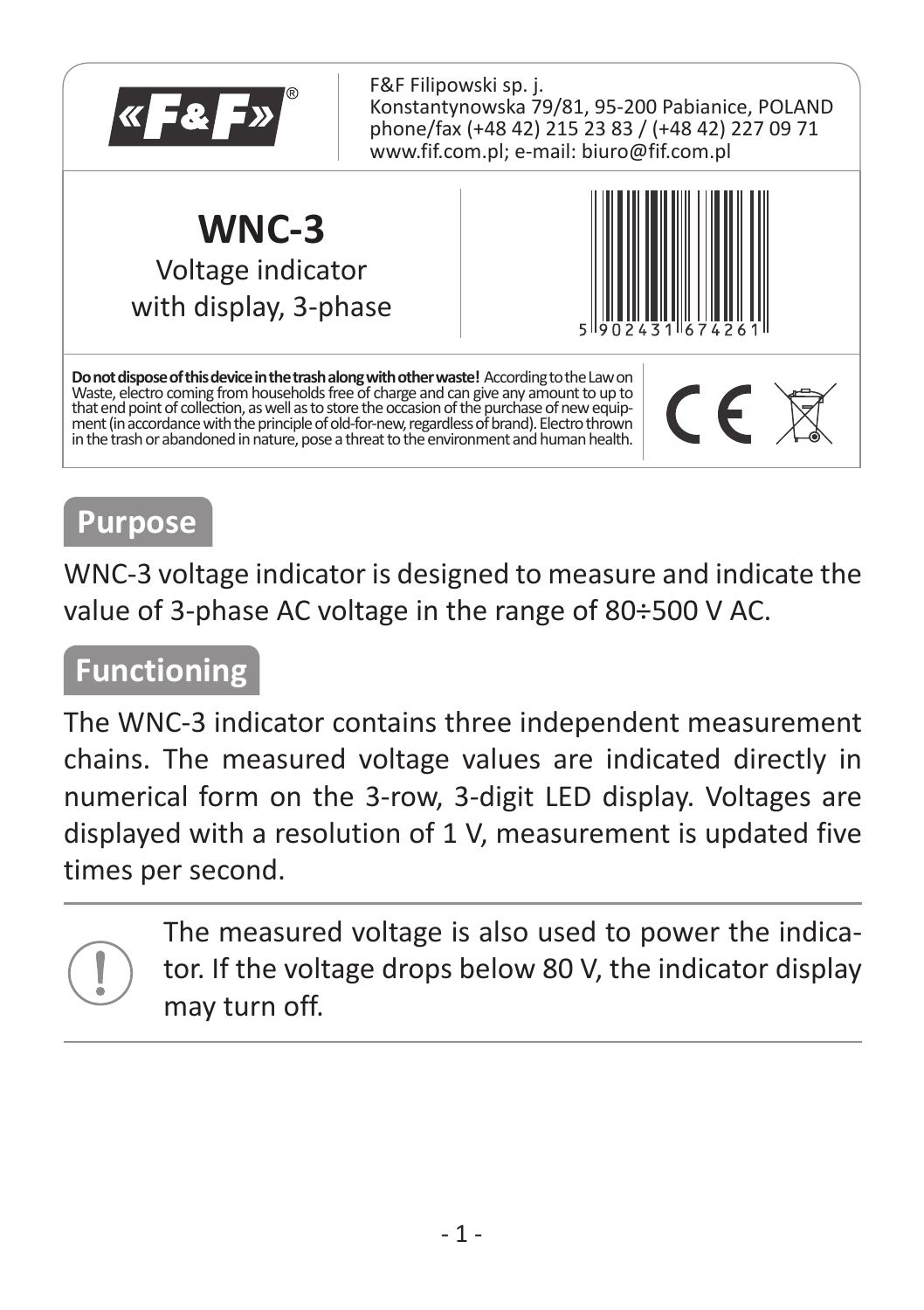### **Mounting**

- 1. Disconnect the power supply.
- 2. Install the indicator on the rail in the distribution board.
- 3. Connect the indicator to the source of measured voltage according to the diagram.

It is recommended to protect each phase of the indicator with a slow-blow fuses with a rating current of 0.25 or a 3-phase circuit breaker with B characteristics and rating current of 1 A.

4. Switch on the power supply and verify that the device is working correctly.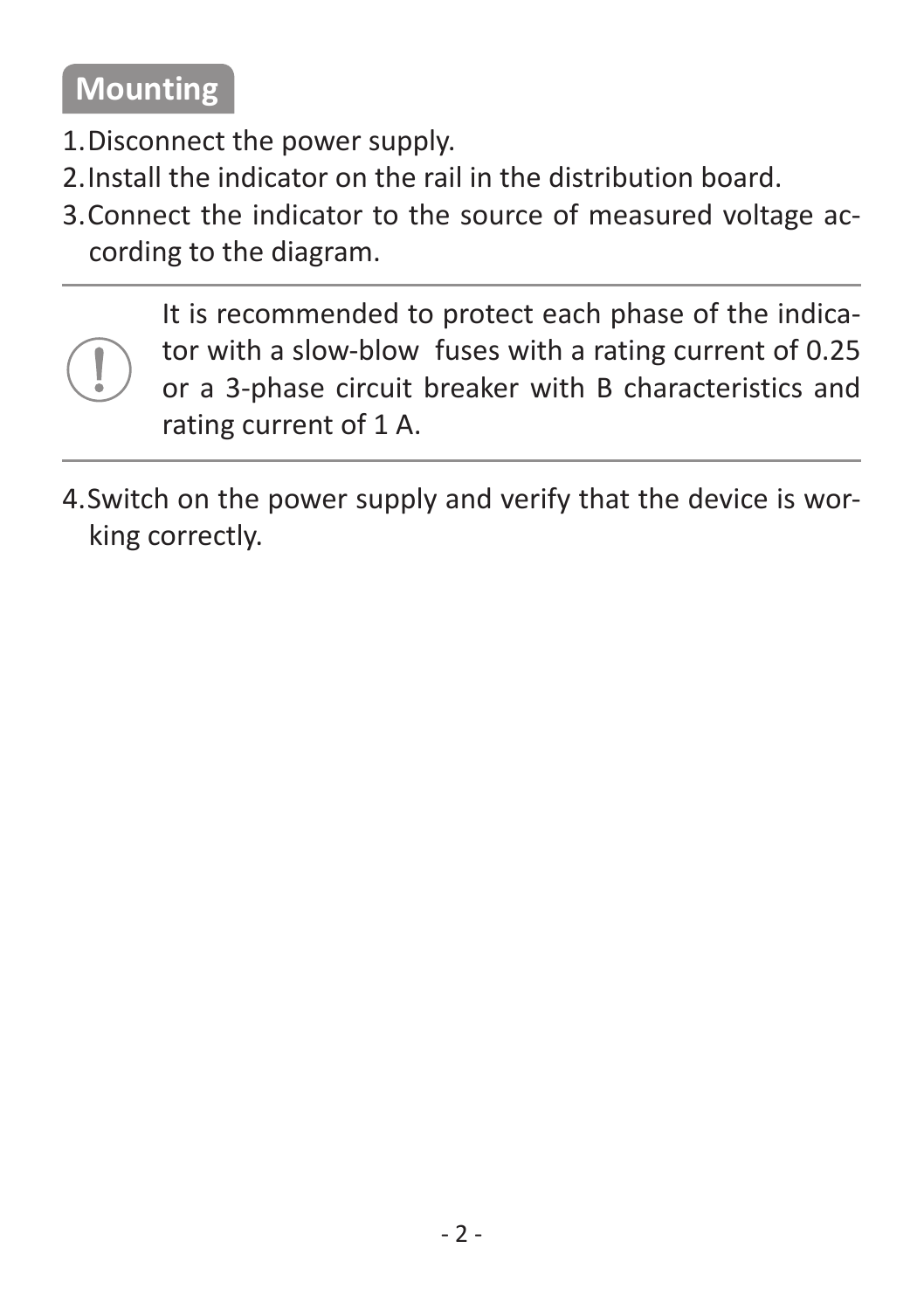# **Wiring diagram**